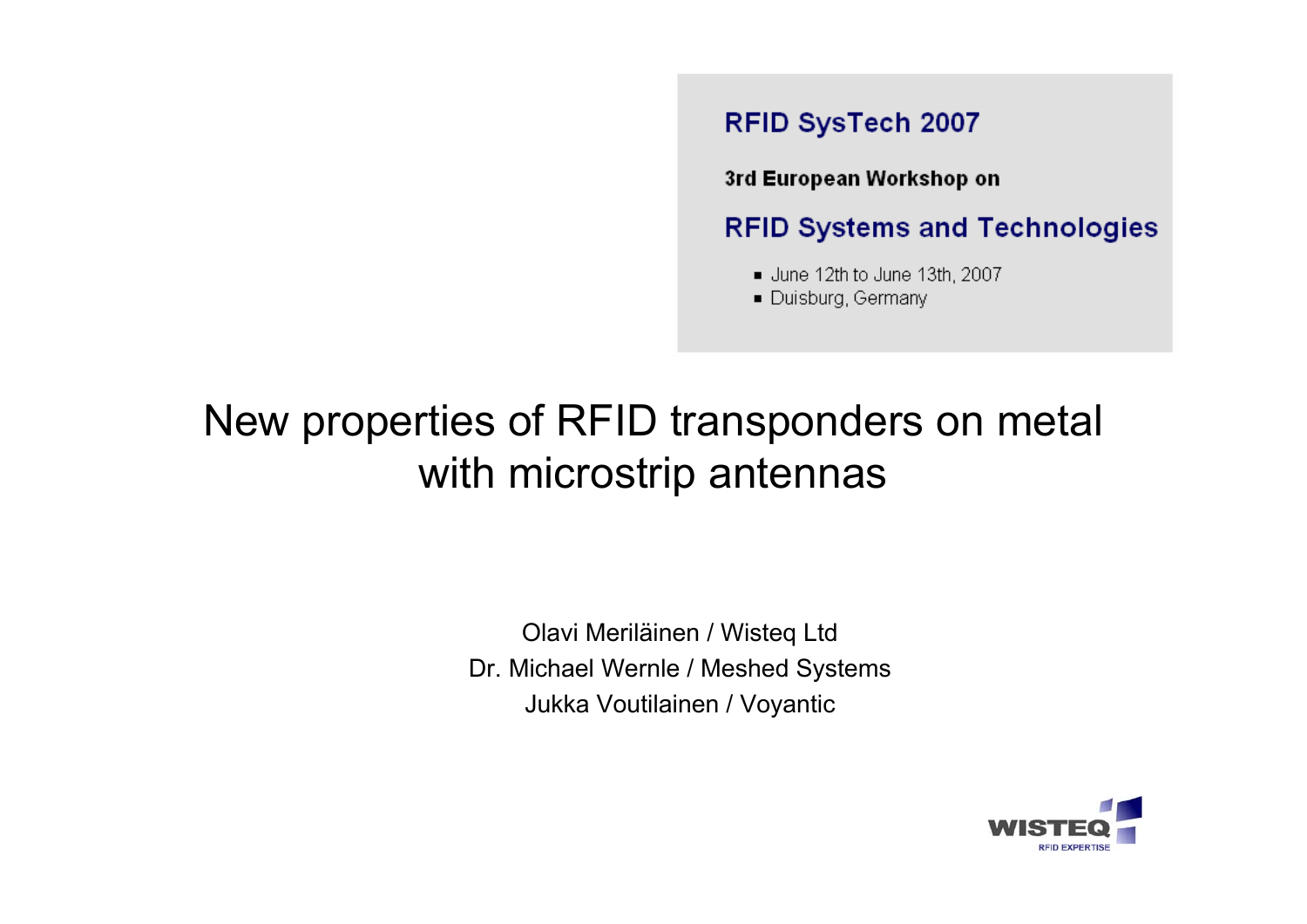### Returnable transport items











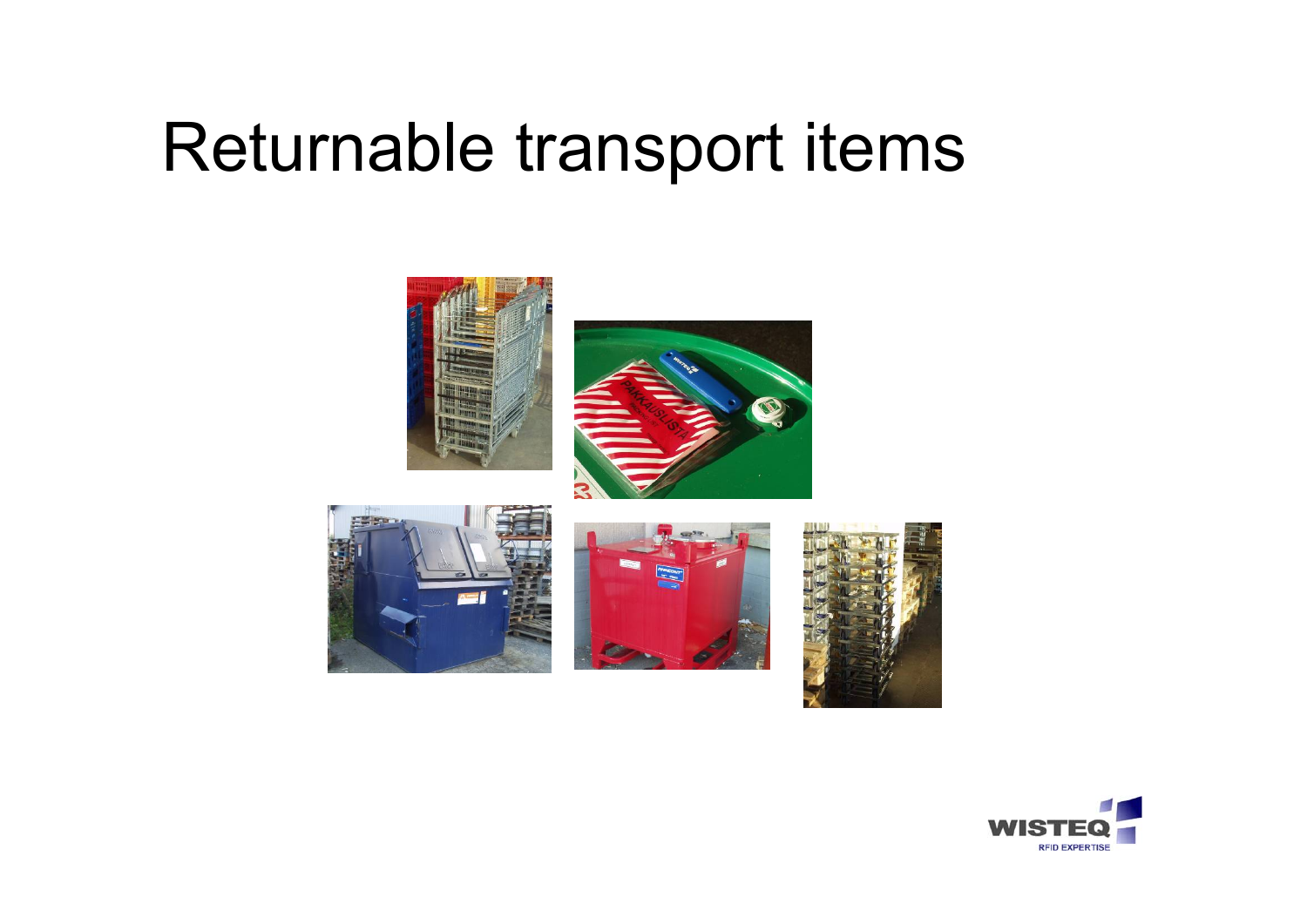### Metal-mount RFID tags

- • Typical objects to be fastened
	- –Returnable transport items (RTI)
	- Cars and other vehicles *(in the future)*
- Typical applications
	- –Asset management
	- –Supply chain management

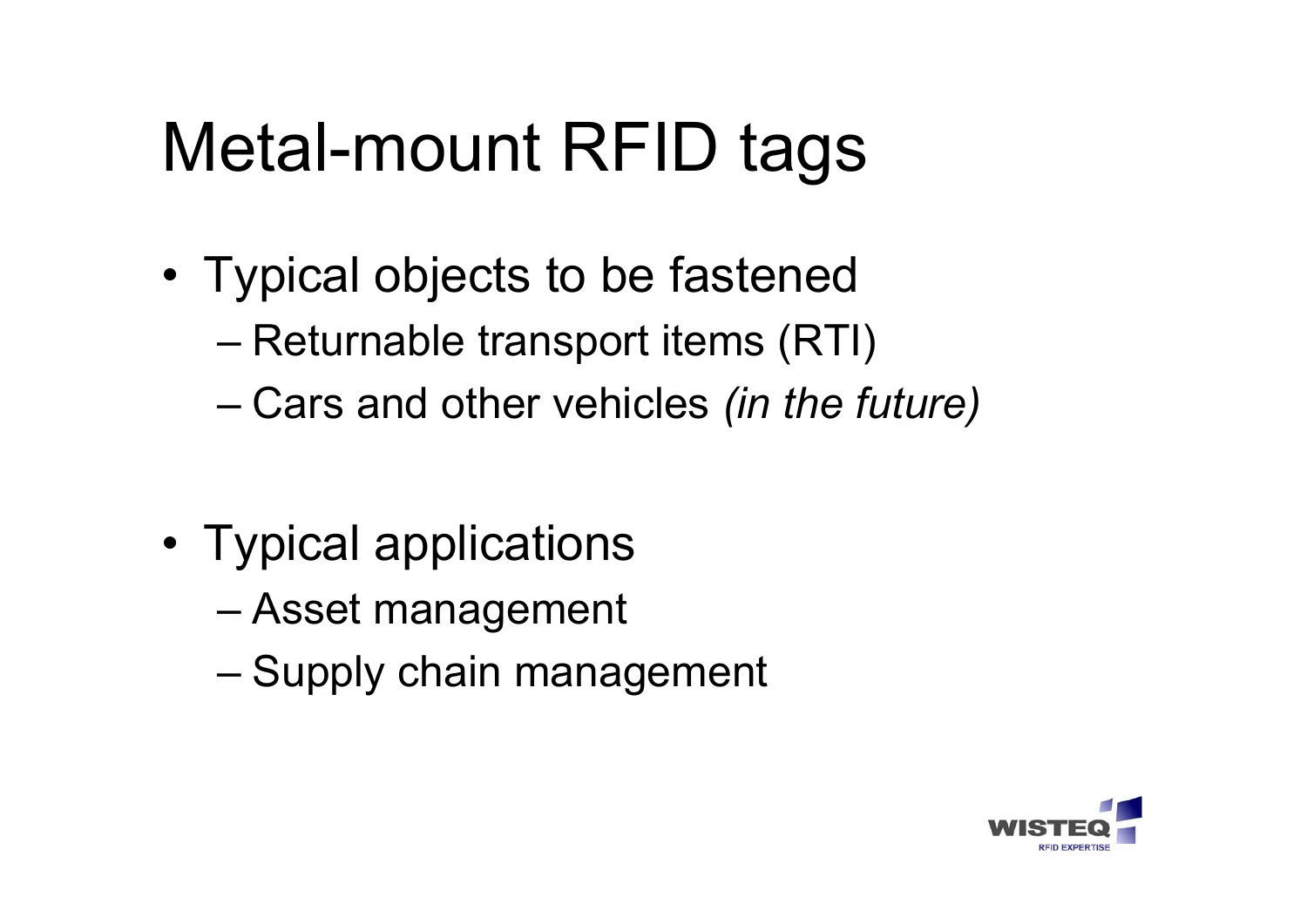### Dipole





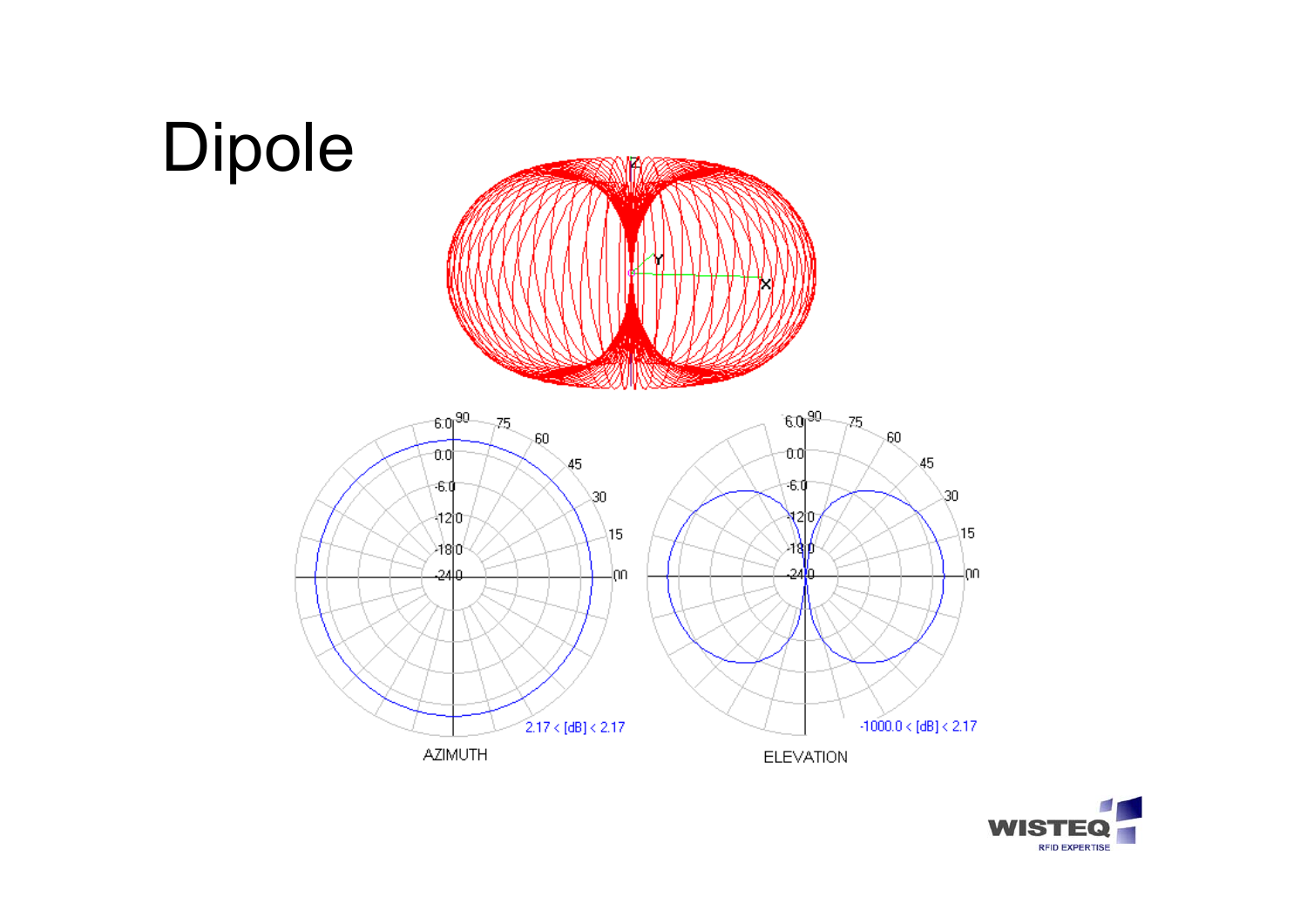### Dipole-based rigid tag



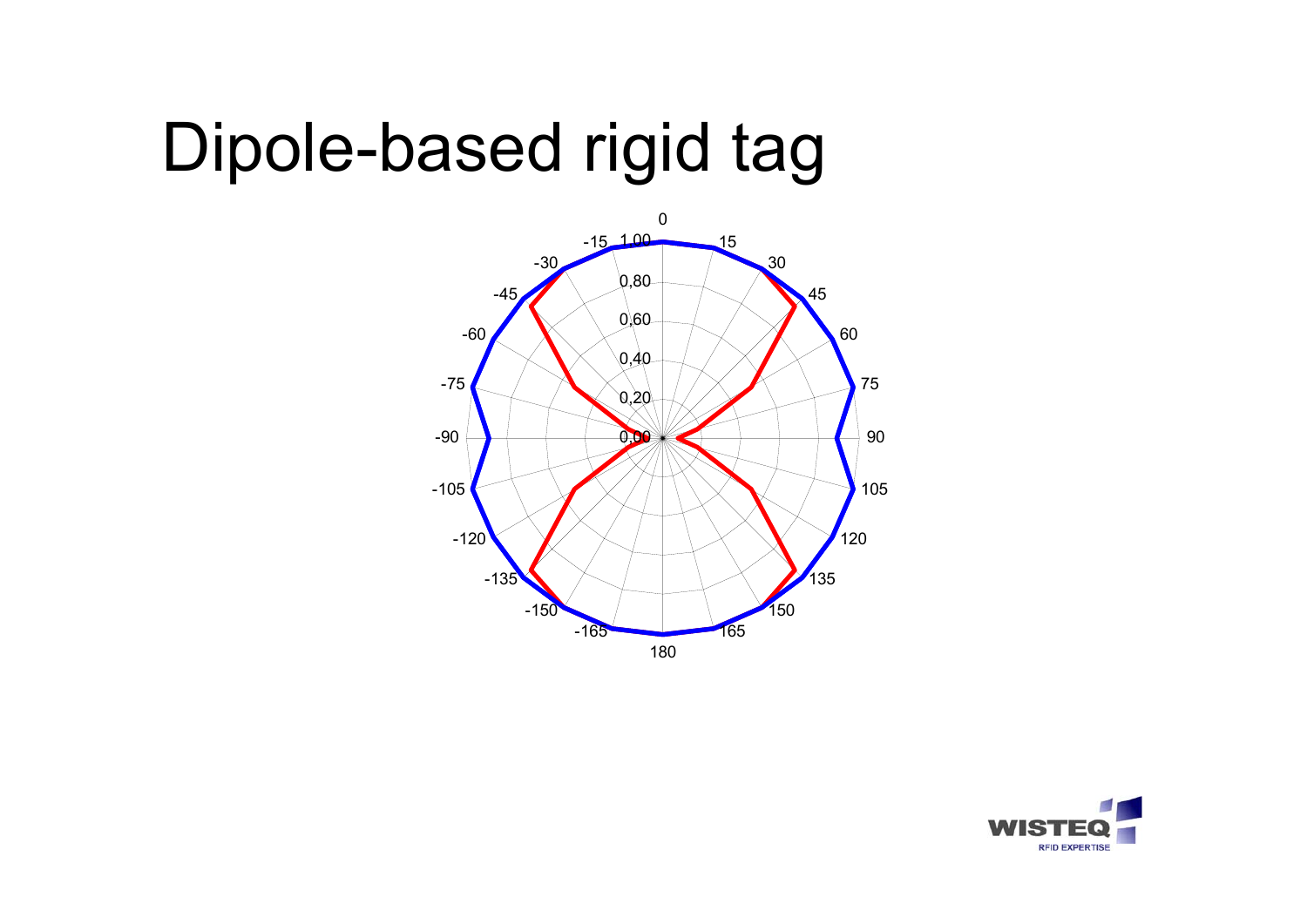### Microstrip



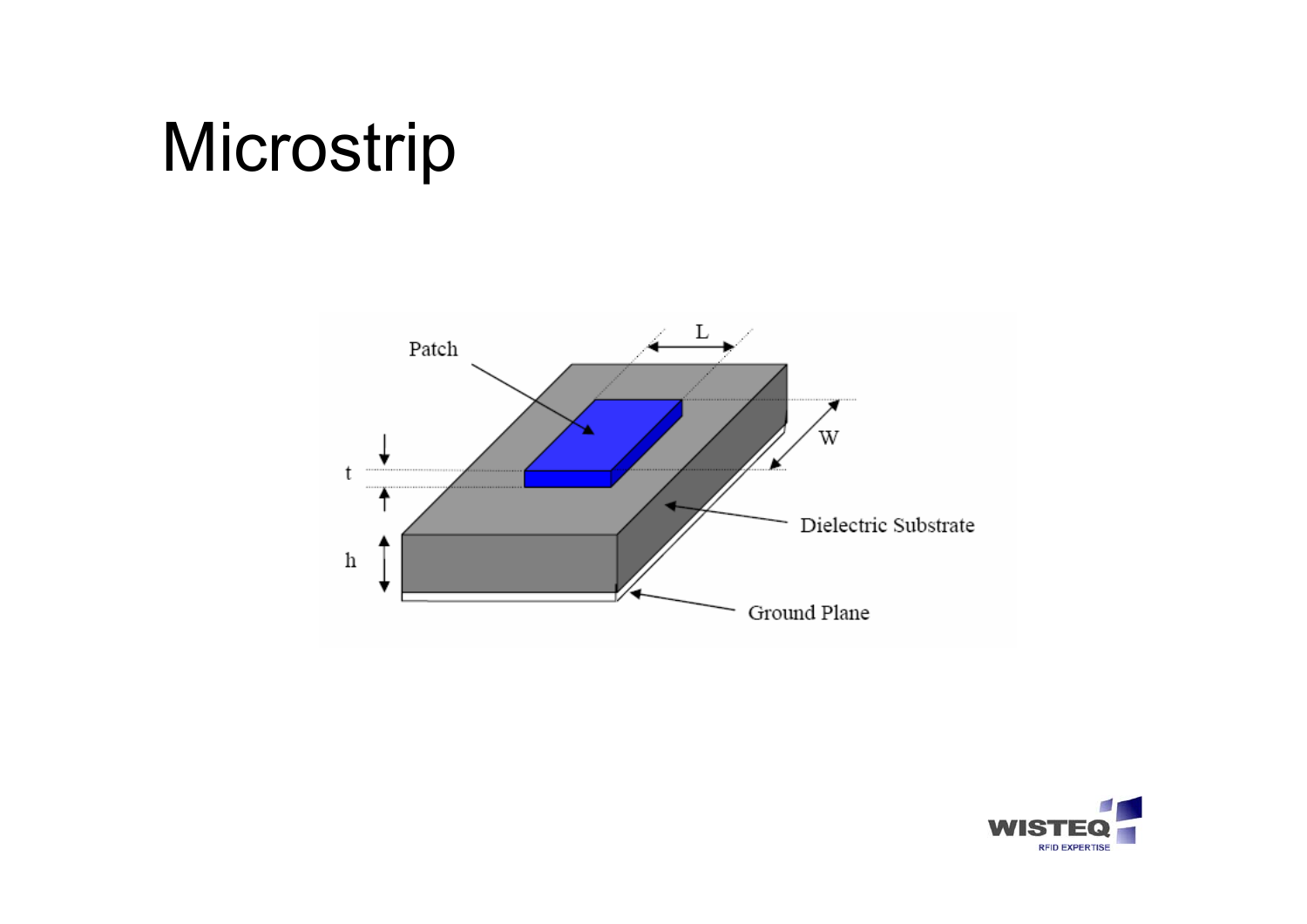### Typical microstrip antennas

- Patch
	- RFID reader antennas
	- $\frac{1}{2}$  wave
- PIFA
	- –Mobile phones
	- ¼ wave





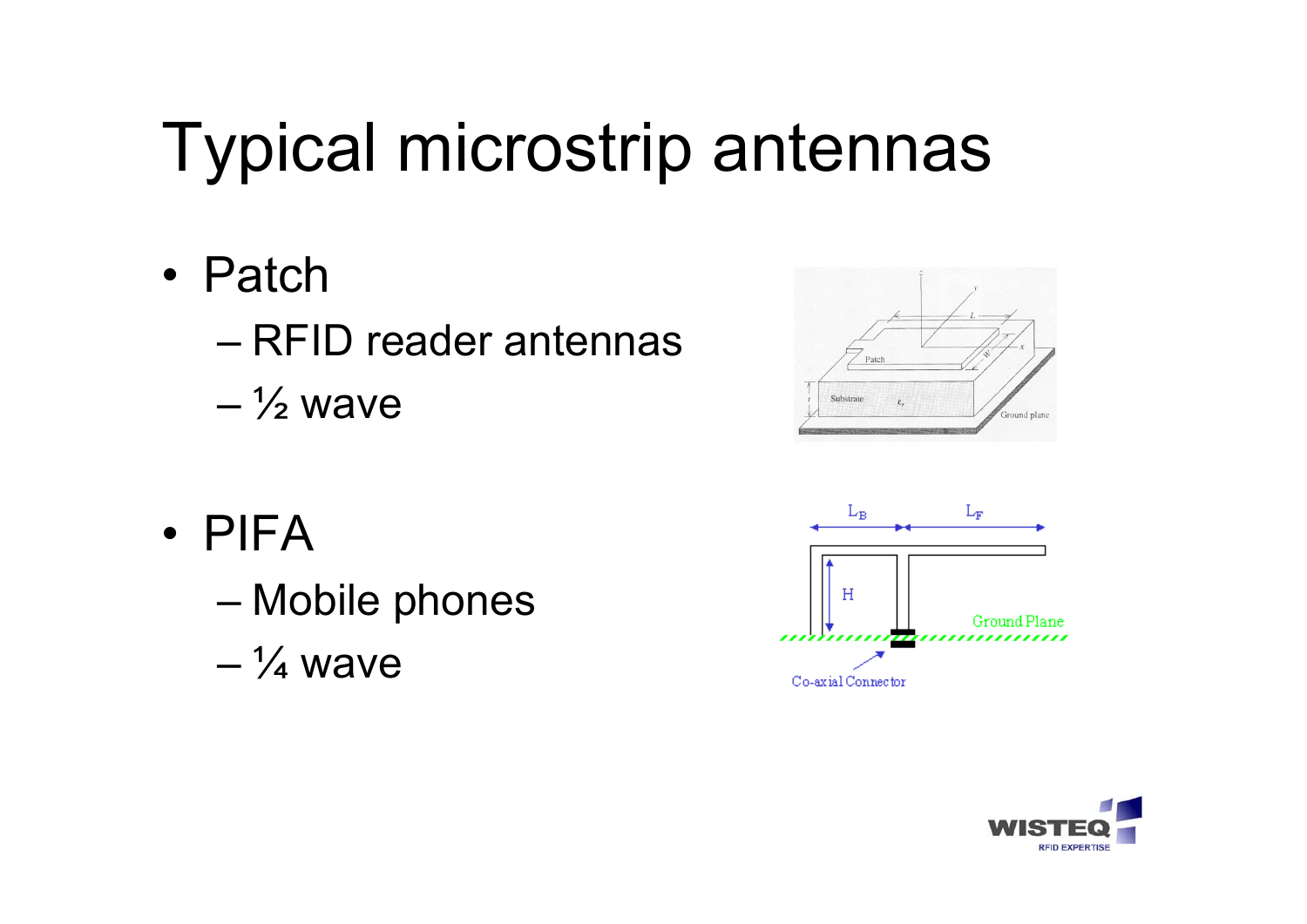### PIFA prototype (2004)



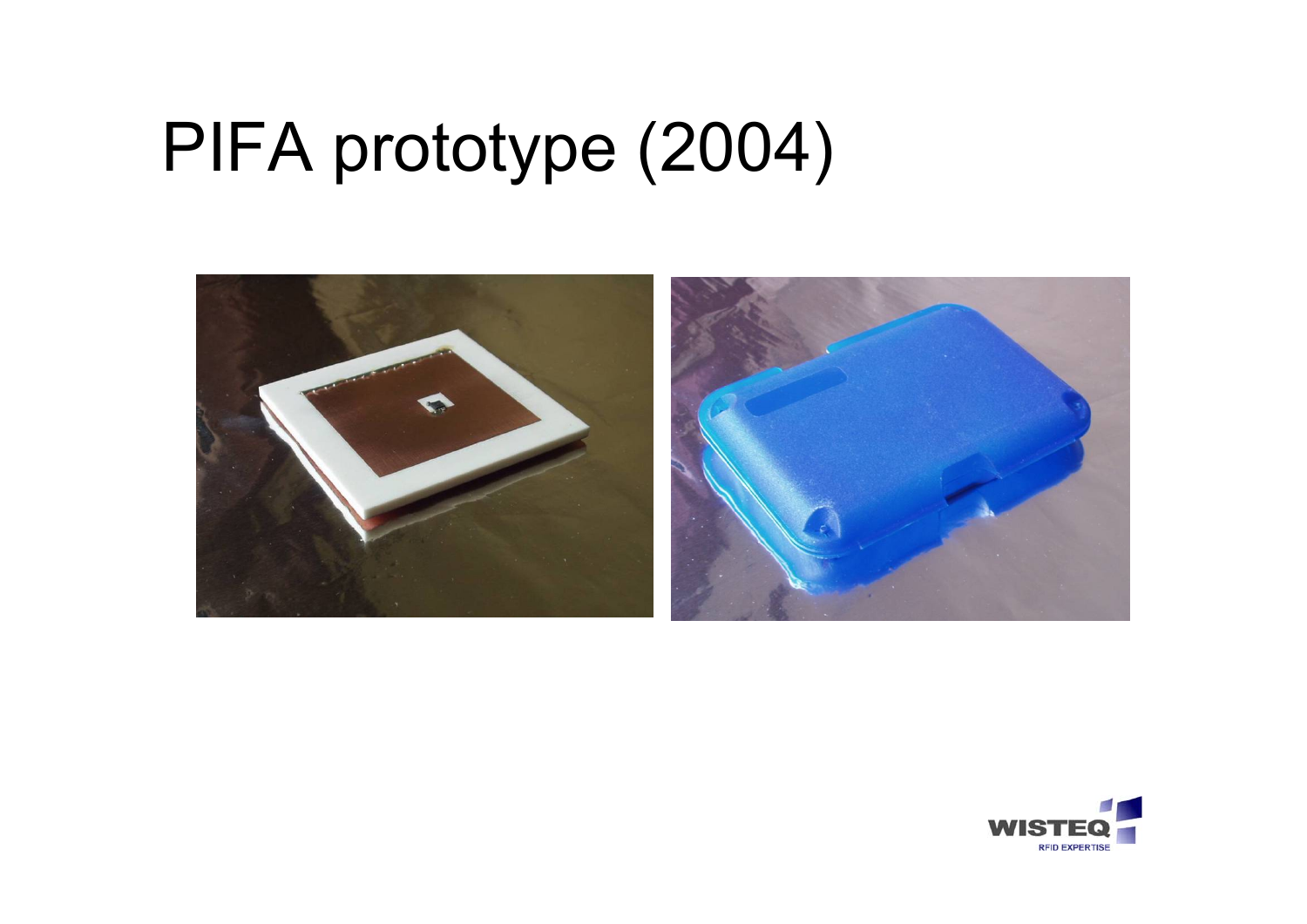### Wisteq WTUG-132

- WTUG-132 / Core
- •WTUG-132 / With fastening holes

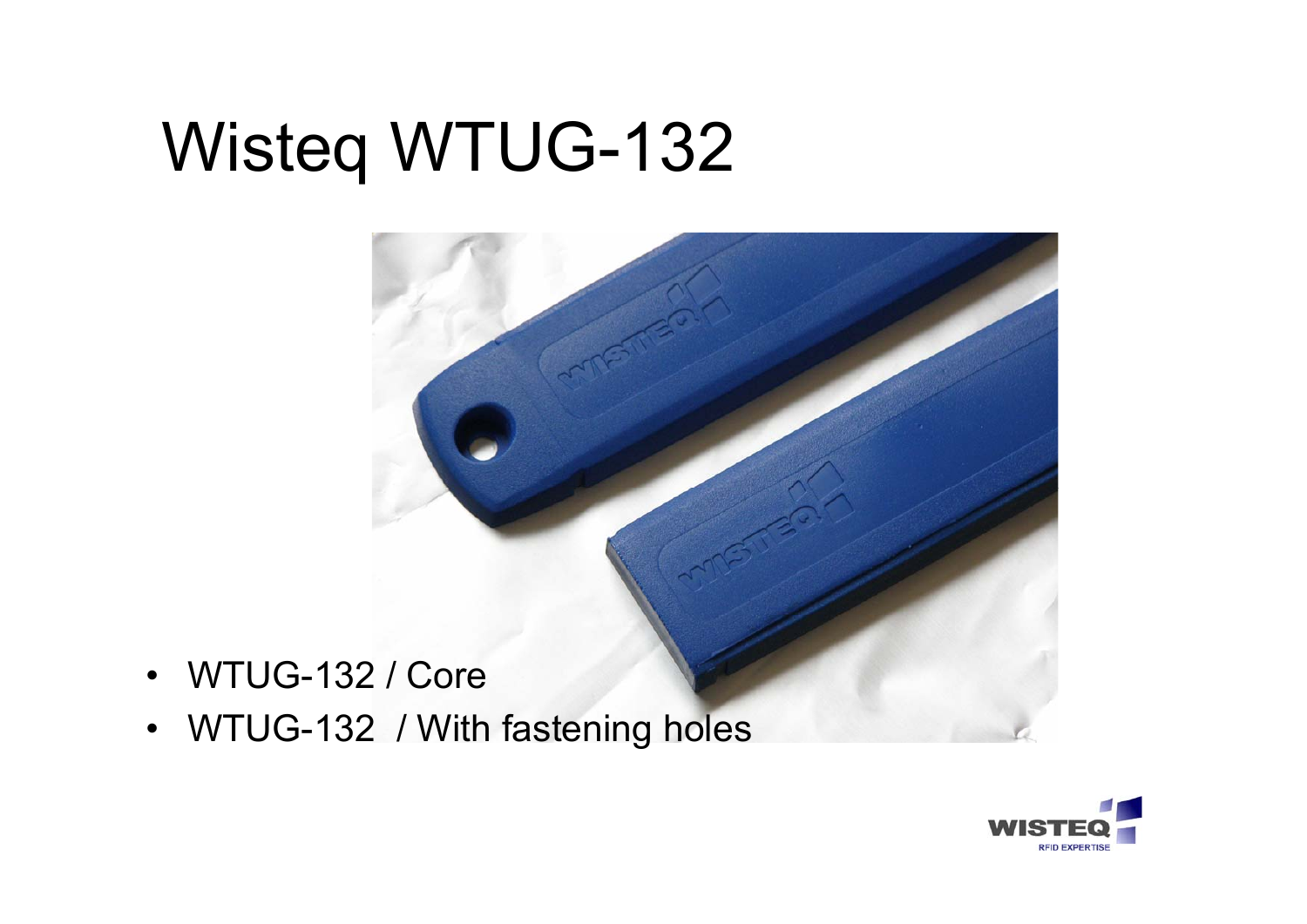

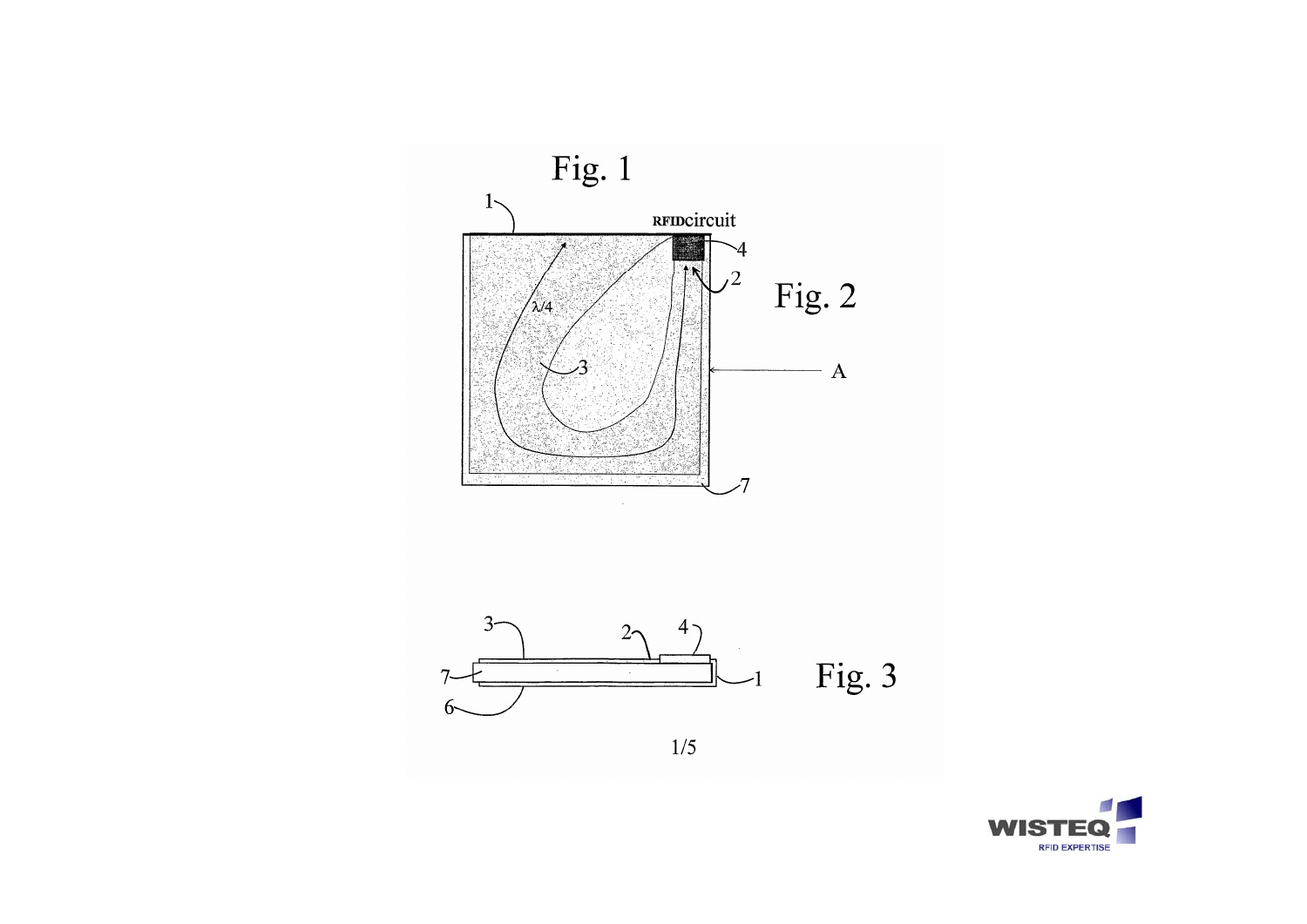### Relative read distance (E/H-planes)



 $r(\Phi) =$  blue  $r(\Theta) =$  red

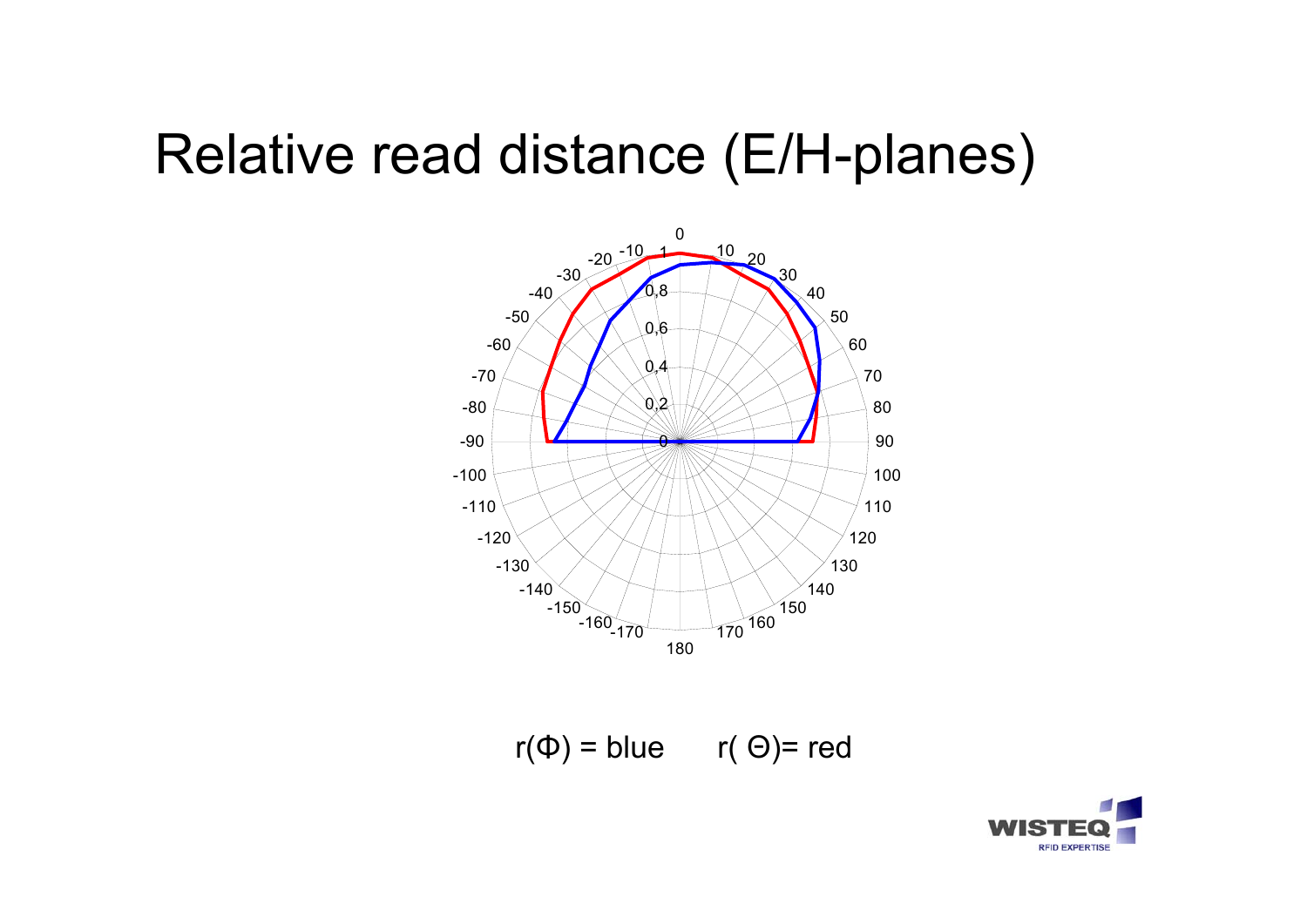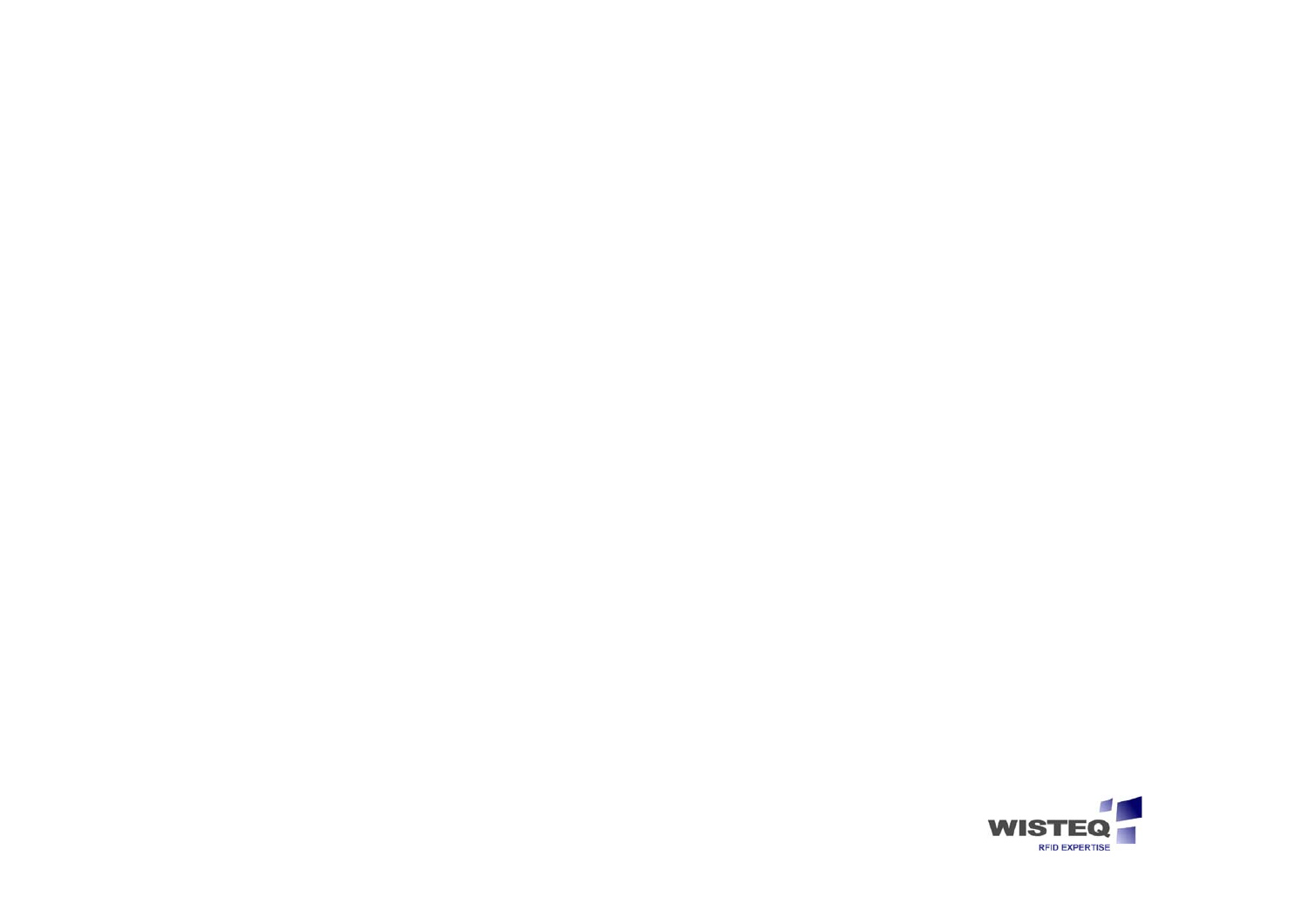### Forward channel

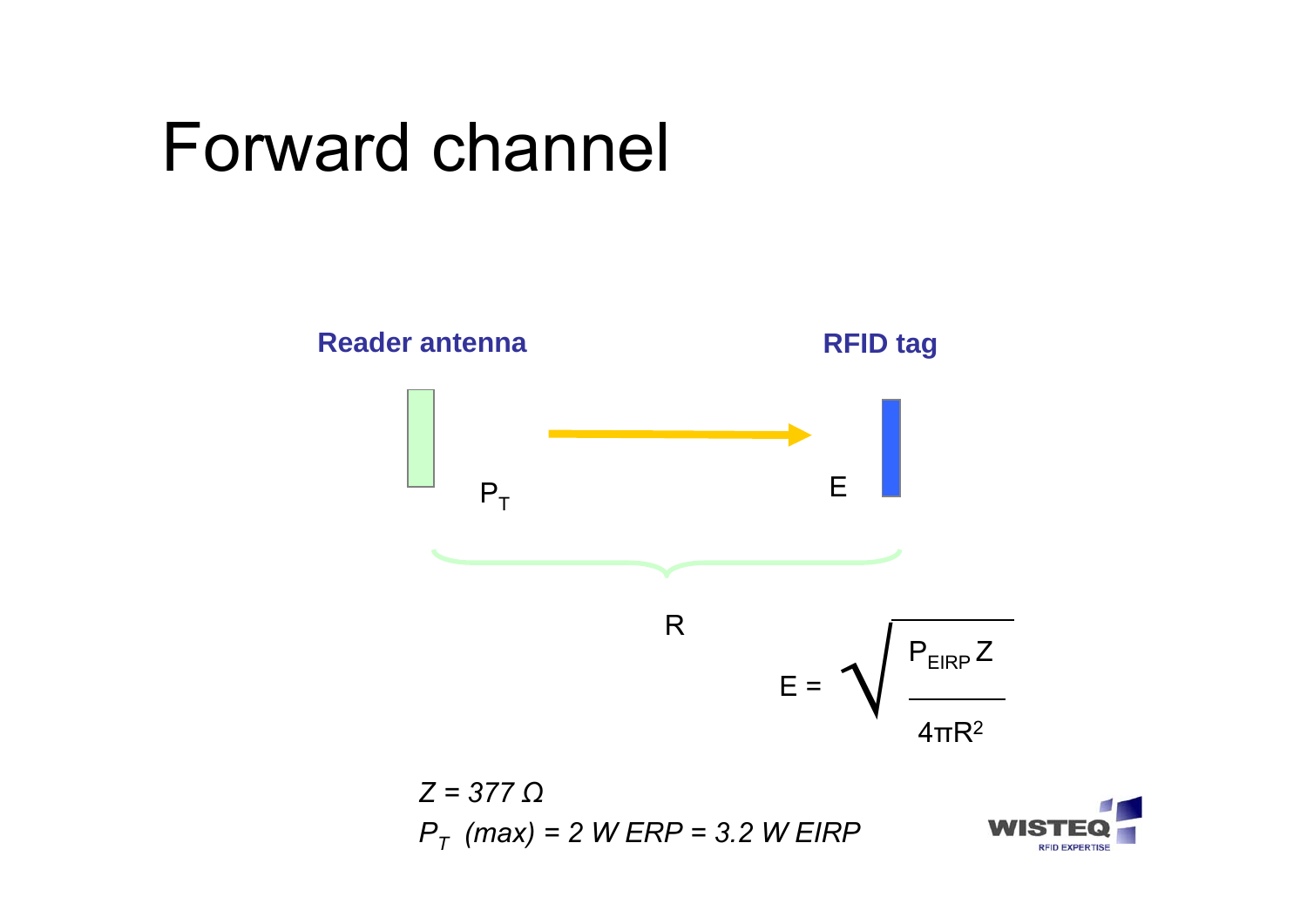## Tag sensitivity

•Minimum electric field to power up chip

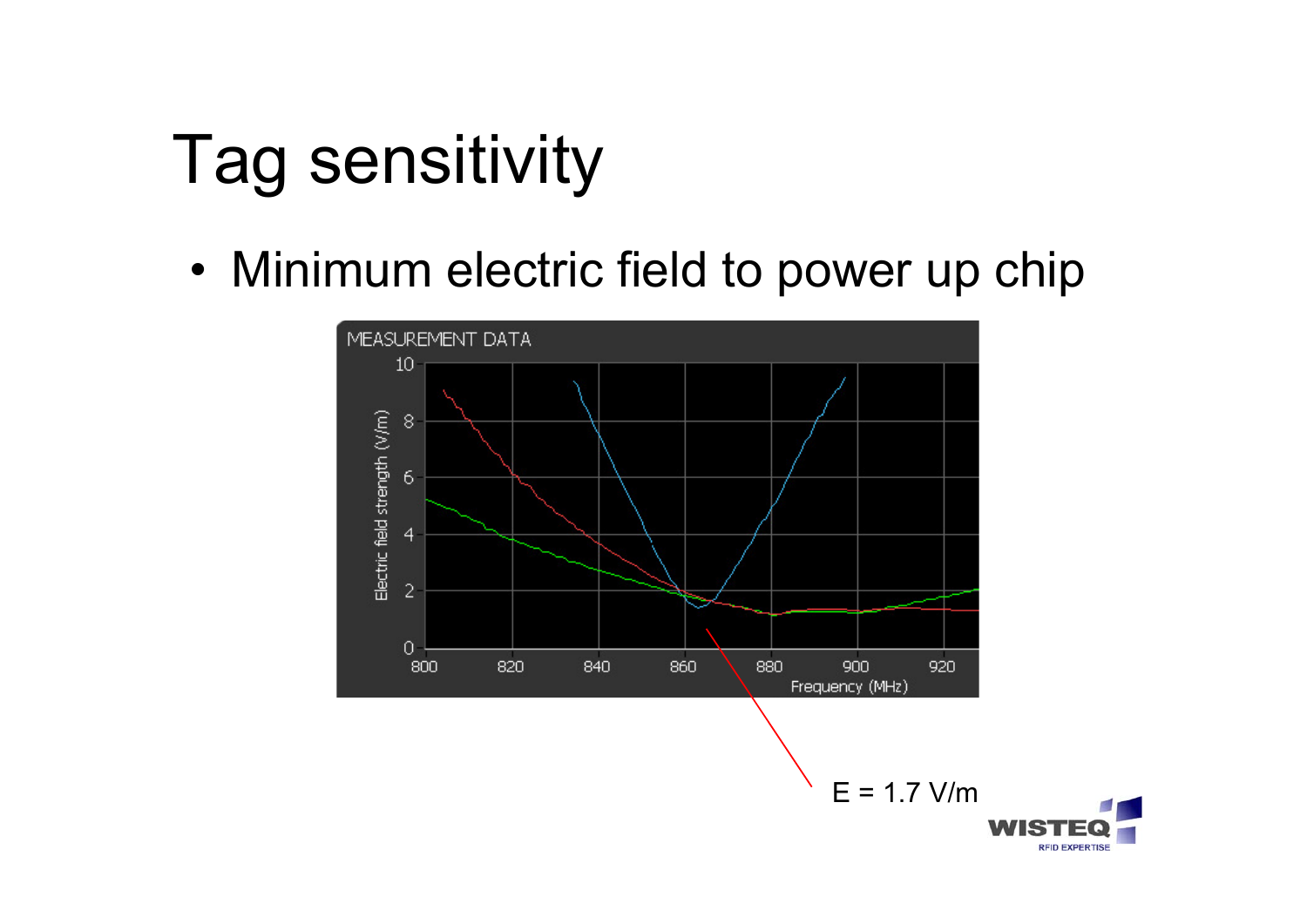### Reverse channel



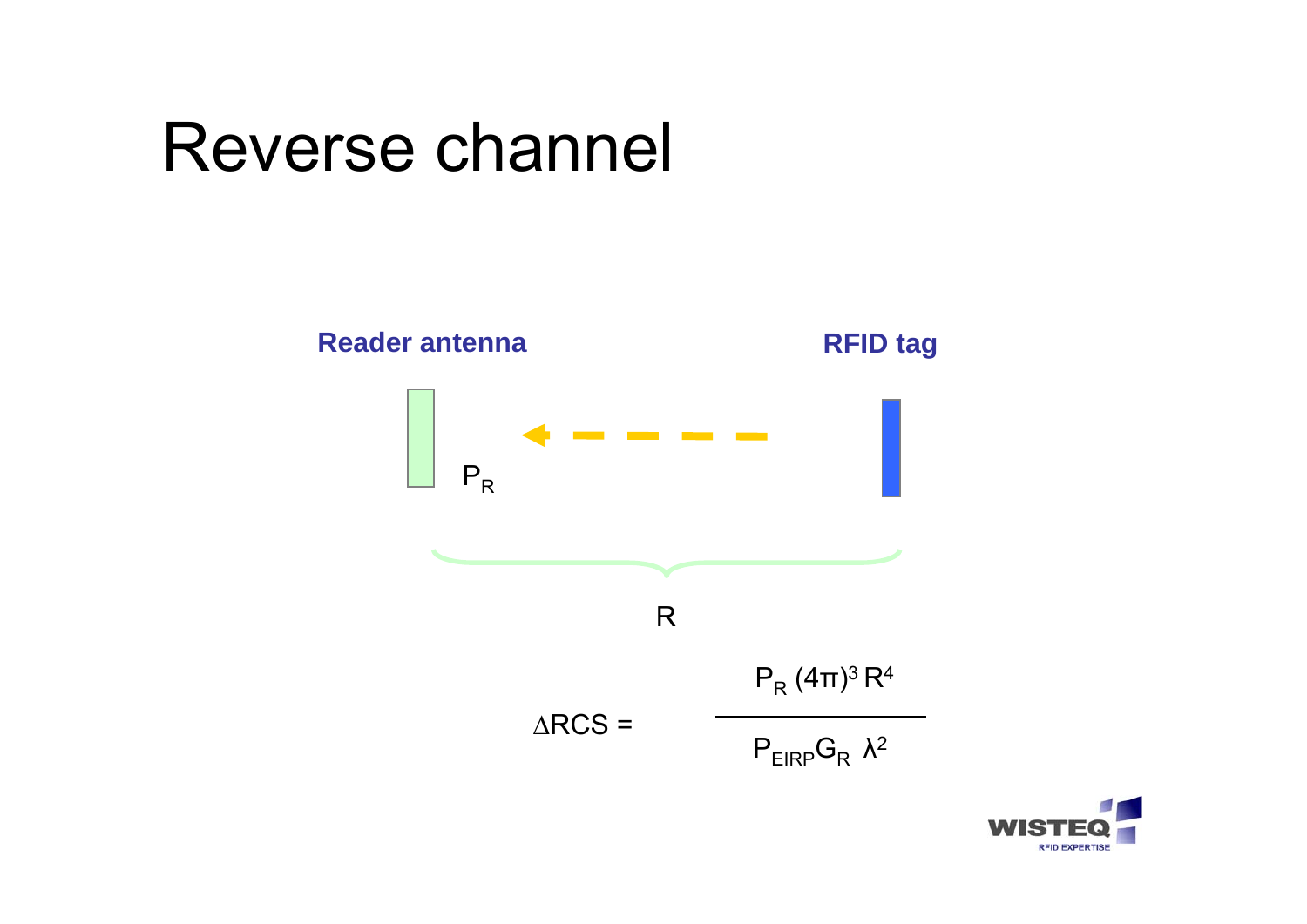### ∆RCS

•Change in radar cross section



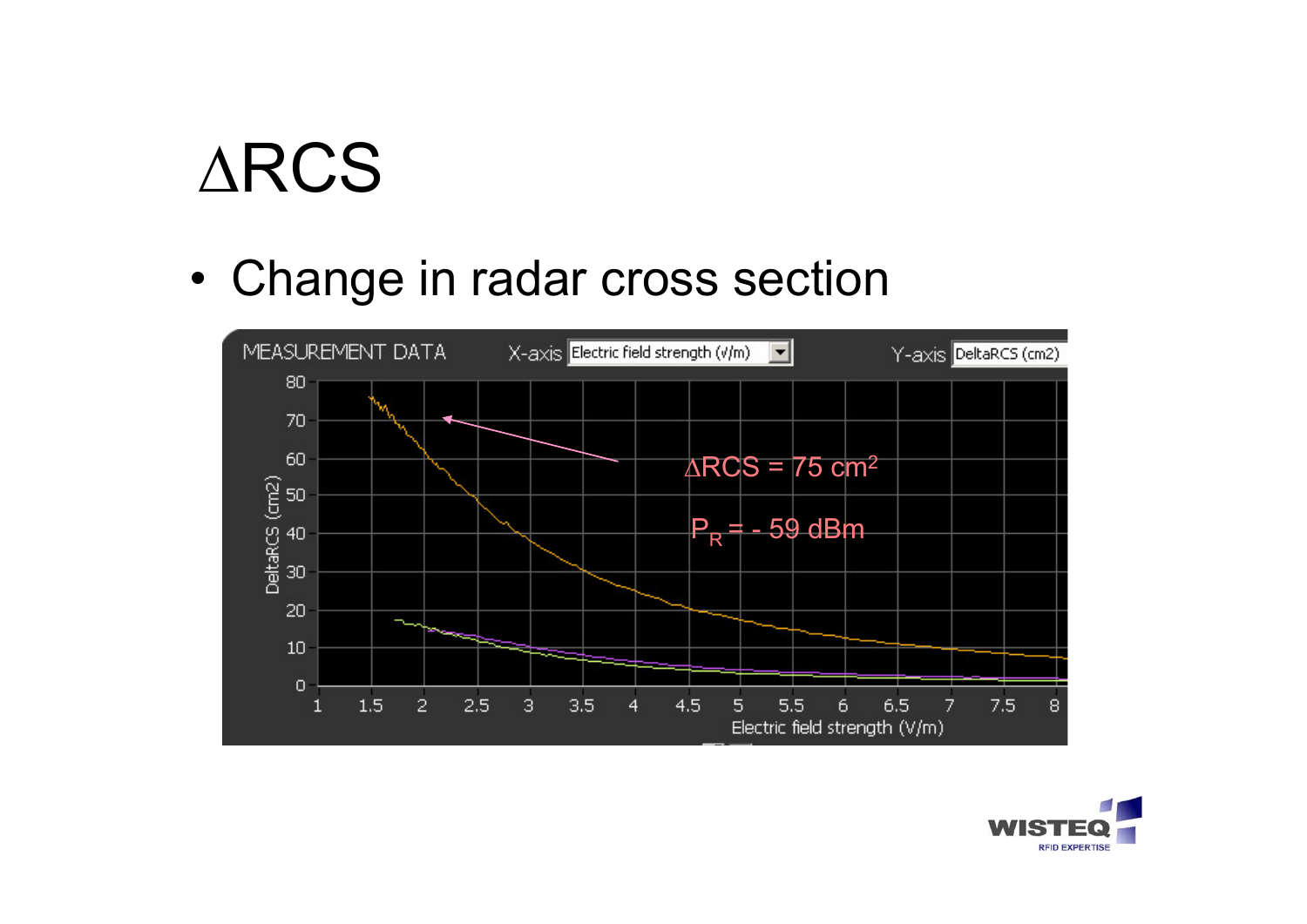### Power levels



Measurement Diagram for typ 127 and Typ 132

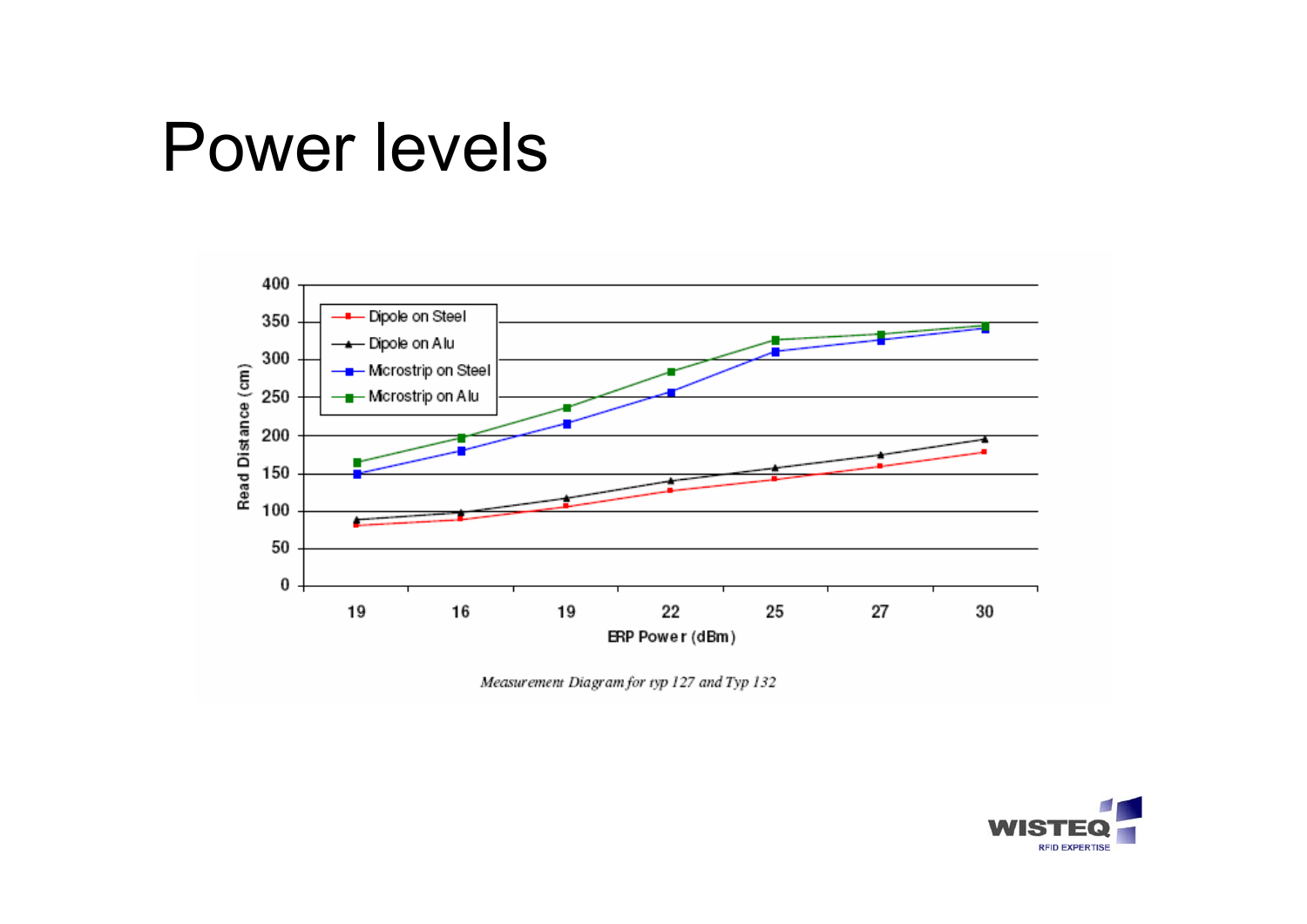### Compare ΔRCS



17 cm²

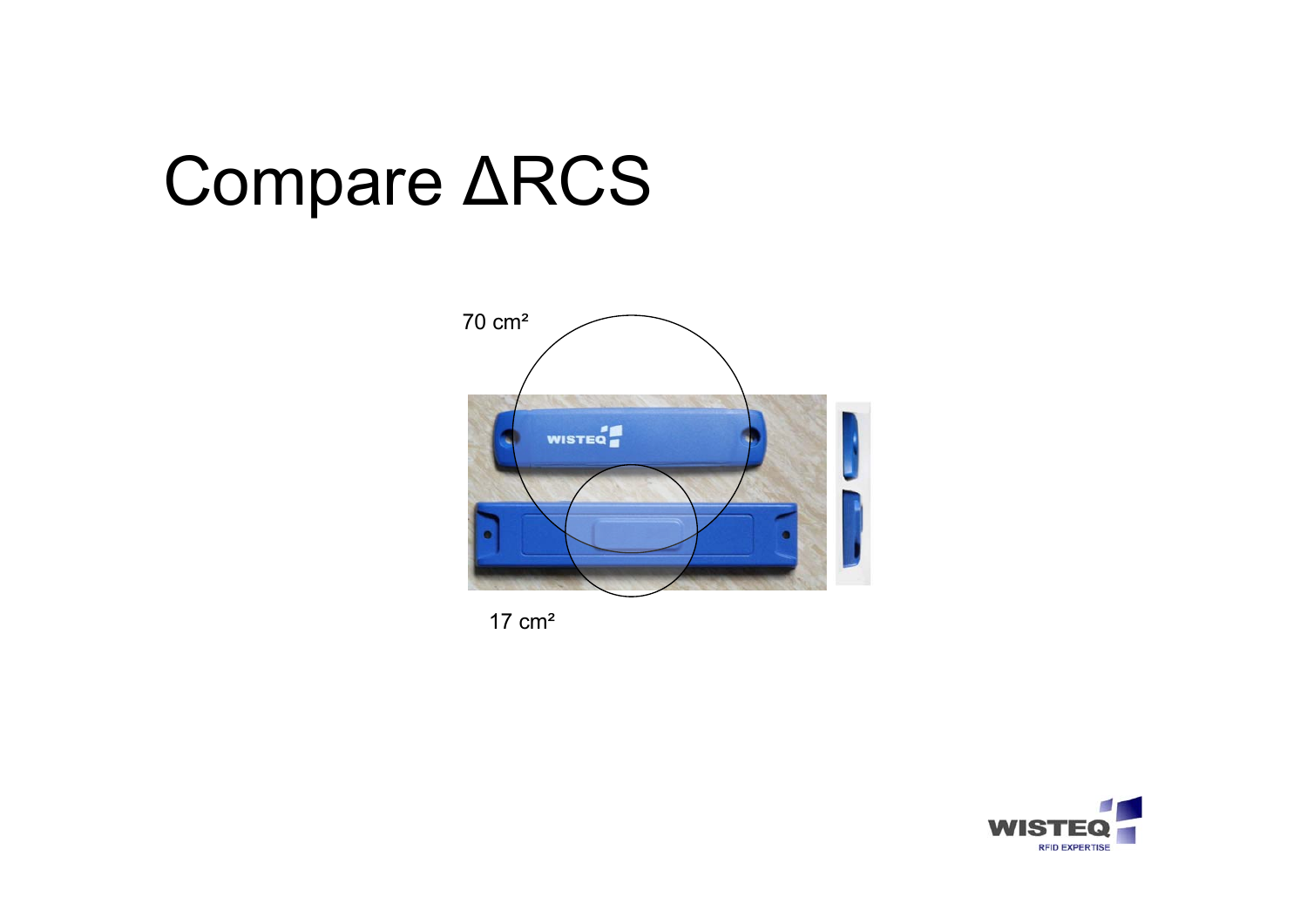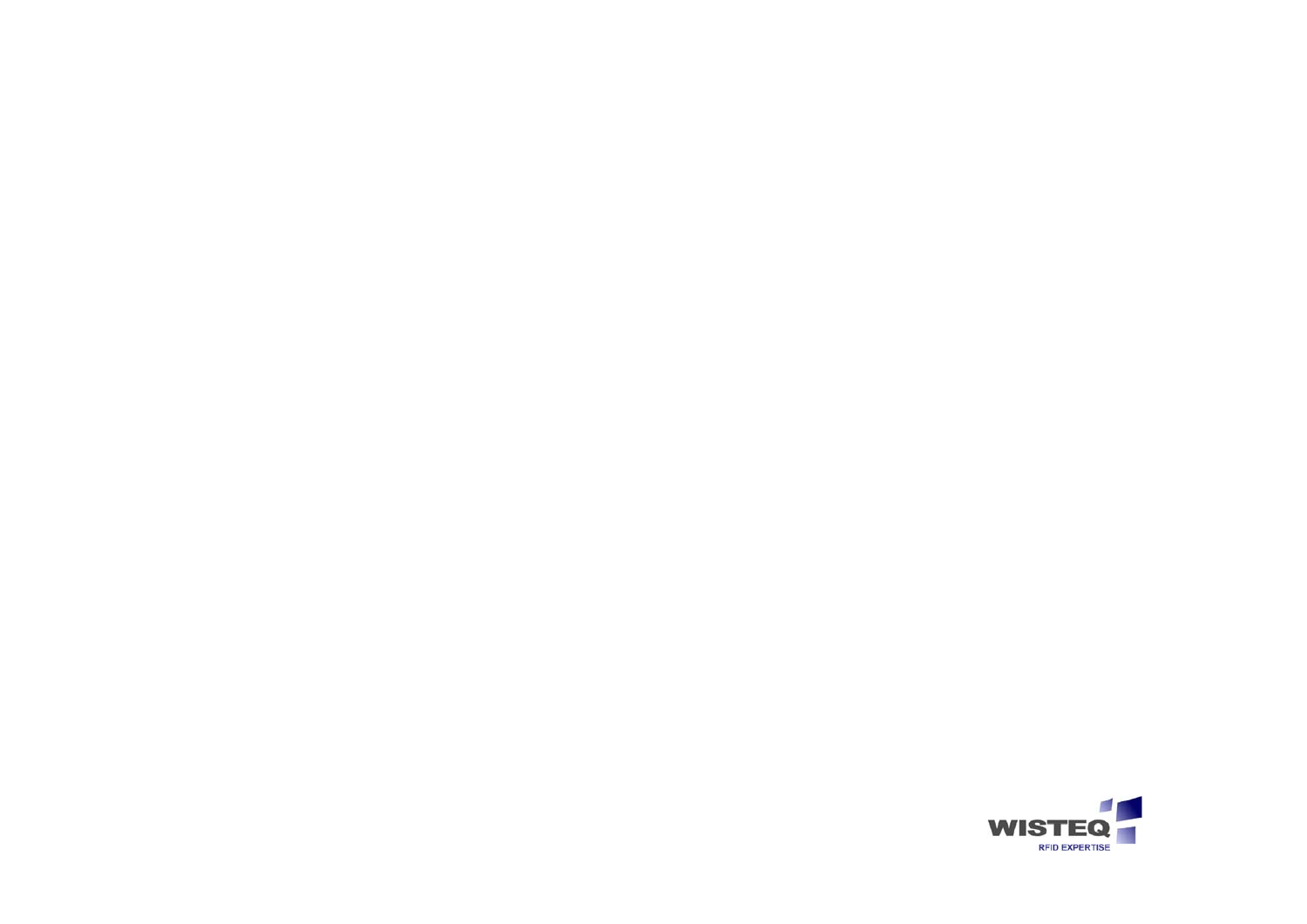### PAFFA advantages

- Only  $\frac{1}{4}$  wave basic unit (vs.  $\frac{1}{2}$  wave)
- Insensitive to carrier material
- Ease of manufacturing
- Insensitivity to RF interference